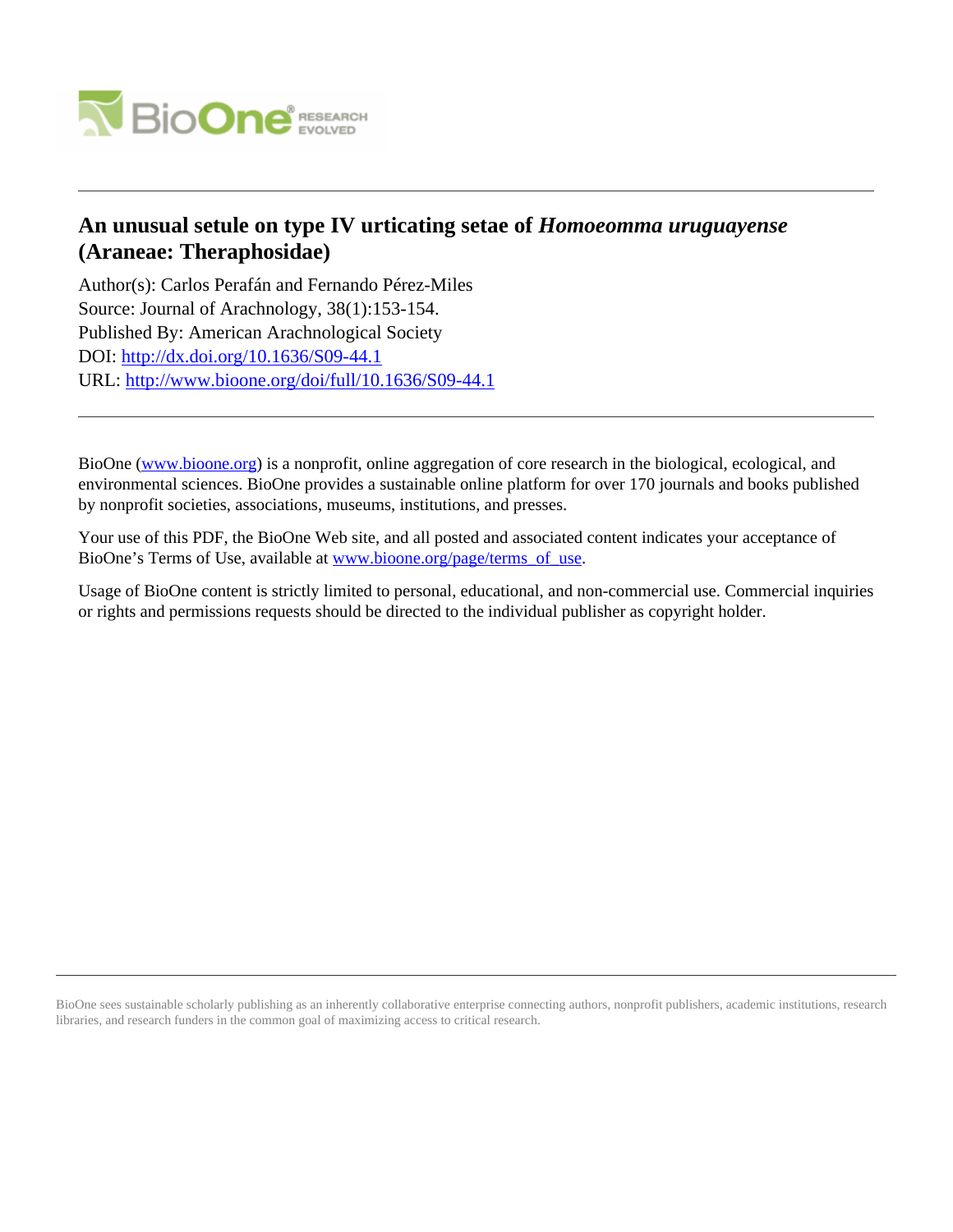### SHORT COMMUNICATION

## An unusual setule on type IV urticating setae of *Homoeomma uruguayense* (Araneae: Theraphosidae)

Carlos Perafán and Fernando Pérez-Miles<sup>1</sup>: Sección Entomología, Facultad de Ciencias, Iguá 4225, 11400 Montevideo, Uruguay

Abstract. We describe a new unusual setule on type IV urticating setae of the theraphosid spider Homoeomma uruguayense (Mello-Leitão 1946). These processes have a filiform stalk and a funnel-like apex that arise from the main axis of the urticating seta. The probable function of these structures in passive and active defense is discussed.

Keywords: Tarantulas, morphology

The presence of defensive urticating setae is exclusive to the Theraphosidae of Southern North America, Central and South America. These setae have attracted the attention of naturalists since the nineteenth century. Cooke et al. (1972) were the first to describe four types of theraphosid urticating setae and presented a detailed study of their morphology. After that, Marshall & Uetz (1990a) reported type V urticating setae located on the pedipalps in the genus Ephebopus Simon 1892, and Pérez-Miles (1998) described type VI abdominal urticating setae in the genus Hemirrhagus Simon 1903. Over the last decades, several papers on structure, function, and development of urticating setae have appeared. Also, it has become common practice for scientists to use urticating setae as systematic characters in phylogenetic analysis (Bertani 2001, 2002; Pérez-Miles 1992, 2000; Pérez-Miles et al. 1996).

Theraphosinae have small urticating setae of types I, III, IV (Fig. 1), and VI. These setae types are released by friction of the posterior legs against the abdomen. Urticating setae can be released when the tarantula is disturbed or can be incorporated into the shedding mat or cocoon (Marshall & Uetz 1990b; Pérez-Miles & Costa 1994) as passive defense against ants (Bertani & Guadanucci 2003). In Theraphosinae, types I and III can coexist and also type III and type IV, but types I and IV never occur together.

Homoeomma Ausserer 1871 has urticating setae types III and IV. Type III setae occupy a central dorsal area of the abdomen, while type IV are located in the periphery; at the border between both areas setae of intermediate morphology occur. In Homoeomma uruguayense (Mello-Leitão 1946), adult females lose type III urticating setae, whereas adult males maintain both types.

Having occasionally observed an unknown setular morphology on type IV urticating setae of H. uruguayense, we chose to study the morphology of type IV urticating setae on 23 males and 7 females of H. uruguayense from Montevideo, Canelones and Rio Negro, Uruguay (old and fresh material). We deposited the materials studied in the entomological collection, Facultad de Ciencias, Montevideo, Uruguay. Additionally, we studied a male of Homoeomma brasilianum (Chamberlin 1917) from Mairiporã, São Paulo, Brazil, deposited in the Instituto Butantan, São Paulo, Brazil (= IBSP); 3 males of Homoeomma montanum (Mello-Leitão 1923) from Itatiaia, Rio de Janeiro, Brazil, deposited at IBSP; a male (type) of Homoeomma pictum (Pocock 1903) from Caraz, Perú, deposited in The Natural History Museum, London,  $UK (= BMMH)$ ; and a male (type) of *Homoeomma villosum* (Keyserling 1891 ) from Taquara, Rio Grande do Sul, Brazil, deposited in BMNH.

We removed urticating setae with forceps from at least six areas of the abdomen (anterior, median and posterior; axial and lateral). At least 20 setae of each area were examined. We studied all specimens with optical microscopy and three with a scanning electron microscope; in these individuals, 43 setulae from 10 setae were measured.

We found type IV urticating setae in all *Homoeomma* spp. examined. We discovered an undescribed structure (Fig. 2) on type IV urticating setae of all H. uruguayense individuals. These structures (setules) have a filiform stalk and a funnel-like apex. Setules measured 18.68  $\mu$ m  $\pm$  3.39 SD in length. They are fixed to the main axis of the setae between the subconical barbs of type IV setae. A mean of  $5.6 (\pm 2.5 SD$ ,  $n = 50$ ) setules per seta occurred only on barbed zones of urticating setae. Exceptionally we observed such setules on setae of intermediate morphology (III/IV). They were not present in the urticating setae of H. brasilianum , H. montanum, H. pictum, or H. villosum.

The function of the new setule remains obscure. Its morphology resembles structures associated with an adhesive function in insects and spiders (Nachtigall 1974; Rovner 1978; Stork 1980a; Roscoe & Walker 1991; Gorb 2001; Scherge & Gorb 2001; Gao & Yao 2004). For this reason, setules could represent contact elements that improve the action of adhesive forces (Kesel et al. 2003). Another possible explanation for setule function would be to increase the surface of the setae, facilitating flotation and transport through the air. A third alternative could be that setules help to maintain urticating setae on the substrate in a position with the penetration tip better exposed and ready for passive defense.

The finding of setules only on urticating setae of this species and not in others of the genus could be interpreted as an apomorphic acquisition of H. uruguayense.

#### ACKNOWLEDGMENTS

We thank Antonio D. Brescovit (IBSP) and Janet Beccaloni (BMNH) for the facilities for the study of specimens. We also thank Anita Aisenberg (Instituto de Investigaciones Biológicas Clemente Estable, Montevideo) and two anonymous reviewers for critical reading of an early draft.

#### LITERATURE CITED

- Bertani, R. 2001. Revision, cladistic analysis, and zoogeography of Vitalius, Nhandu, and Proshapalopus, with notes on other theraphosine genera (Araneae, Theraphosidae). Arquivos de Zoologia 36:265–356.
- Bertani, R. 2002. Morfologia e evolução das cerdas urticantes em Theraphosidae (Areaneae). Thesis (unpublished), Instituto de Biociências, Universidade de São Paulo, Brasil.
- Bertani, R. & J.P.L. Guadannucci. 2003. Cerdas urticantes de tarantulas (Araneae, Theraphosidae): defesa contra formigas (Hymenoptera: Formicidae)? Actas IV Encontro Aracnologos Cone Sul, 249.
- Cooke, J.A.L., V.D. Roth & F.H. Miller. 1972. The urticating hairs of theraphosid spiders. American Museum Novitates 2498:1–43.
- Gao, H. & H. Yao. 2004. Shape insensitive optimal adhesion of nanoscale fibrillar structures. Proceedings of the National Acad-<br>emy of Sciences USA 101:7851-7856.

 $1$  Corresponding author. E-mail: myga@fcien.edu.uy